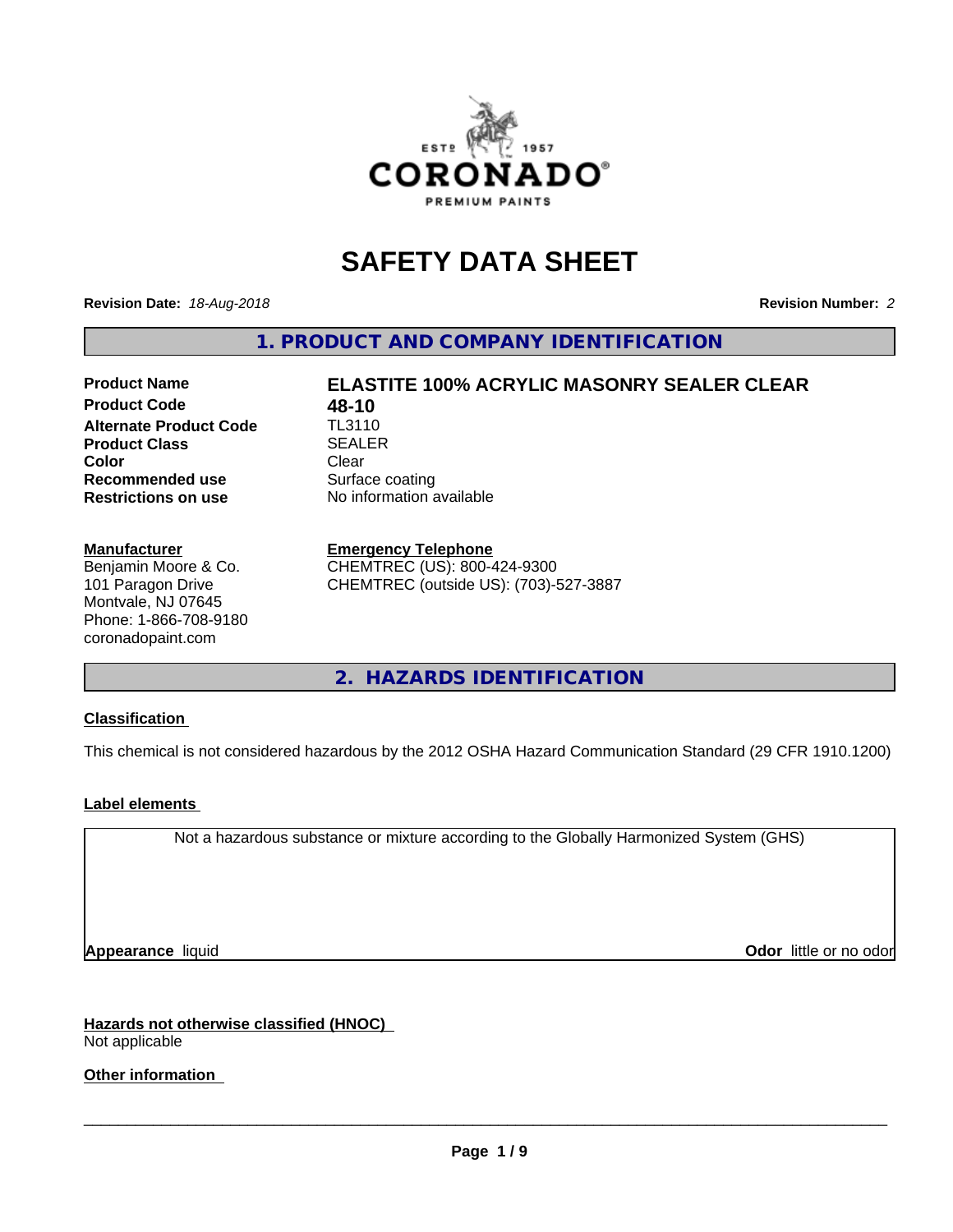No information available

# **3. COMPOSITION INFORMATION ON COMPONENTS**

\_\_\_\_\_\_\_\_\_\_\_\_\_\_\_\_\_\_\_\_\_\_\_\_\_\_\_\_\_\_\_\_\_\_\_\_\_\_\_\_\_\_\_\_\_\_\_\_\_\_\_\_\_\_\_\_\_\_\_\_\_\_\_\_\_\_\_\_\_\_\_\_\_\_\_\_\_\_\_\_\_\_\_\_\_\_\_\_\_\_\_\_\_

| <b>Chemical name</b>            | <b>CAS No.</b>      | Weight-% |
|---------------------------------|---------------------|----------|
| 2-Butoxvethanol                 | $1 - 76 - 2$<br>444 |          |
| Propylene givcol                | 57-55-6             |          |
| Sodium C14-C16 olefin sulfonate | 68439-57-6          | v.J      |

|                                                                        |                        | <b>4. FIRST AID MEASURES</b>                                                                                                                 |  |  |
|------------------------------------------------------------------------|------------------------|----------------------------------------------------------------------------------------------------------------------------------------------|--|--|
| <b>General Advice</b>                                                  |                        | No hazards which require special first aid measures.                                                                                         |  |  |
| <b>Eye Contact</b>                                                     | physician.             | Rinse thoroughly with plenty of water for at least 15 minutes and consult a                                                                  |  |  |
| <b>Skin Contact</b>                                                    |                        | Wash off immediately with soap and plenty of water while removing all<br>contaminated clothes and shoes.                                     |  |  |
| <b>Inhalation</b>                                                      |                        | Move to fresh air. If symptoms persist, call a physician.                                                                                    |  |  |
| Ingestion                                                              | if necessary.          | Clean mouth with water and afterwards drink plenty of water. Consult a physician                                                             |  |  |
| <b>Most Important</b><br><b>Symptoms/Effects</b>                       | None known.            |                                                                                                                                              |  |  |
| <b>Notes To Physician</b>                                              | Treat symptomatically. |                                                                                                                                              |  |  |
|                                                                        |                        | 5. FIRE-FIGHTING MEASURES                                                                                                                    |  |  |
| <b>Suitable Extinguishing Media</b>                                    |                        | Use extinguishing measures that are appropriate to local<br>circumstances and the surrounding environment.                                   |  |  |
| <b>Protective Equipment And Precautions For</b><br><b>Firefighters</b> |                        | As in any fire, wear self-contained breathing apparatus<br>pressure-demand, MSHA/NIOSH (approved or equivalent)<br>and full protective gear. |  |  |
| <b>Specific Hazards Arising From The Chemical</b>                      |                        | Closed containers may rupture if exposed to fire or<br>extreme heat.                                                                         |  |  |
| <b>Sensitivity To Mechanical Impact</b>                                |                        | No.                                                                                                                                          |  |  |
|                                                                        |                        |                                                                                                                                              |  |  |

**Flash Point Data**

**Sensitivity To Static Discharge** Mo

**Flash Point (°F)**<br> **Flash Point (°C)**<br> **Flash Point (°C)**<br> **CO Flash Point (°C) Method** Not applicable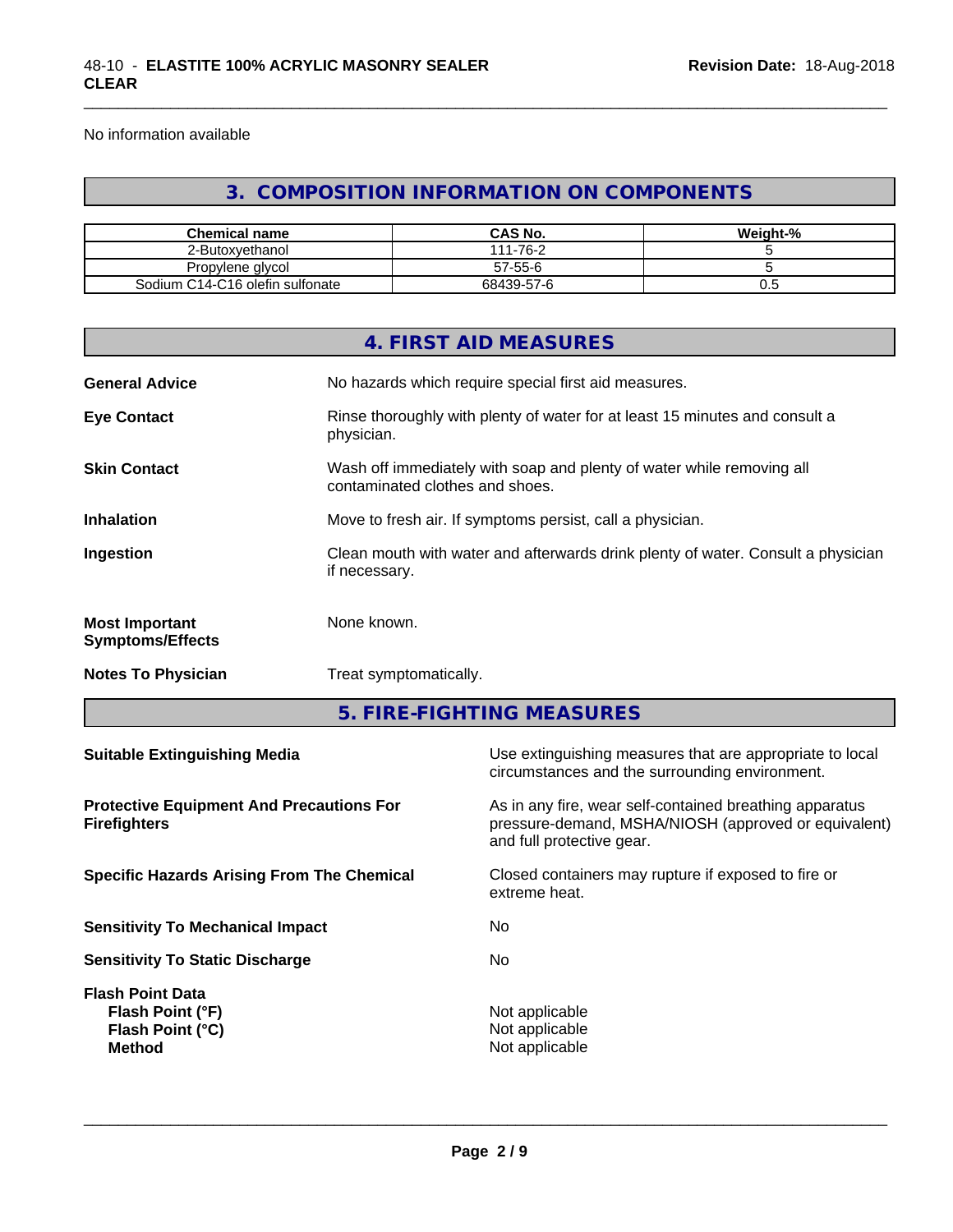#### **Flammability Limits In Air**

| Lower flammability limit:        |  |
|----------------------------------|--|
| <b>Upper flammability limit:</b> |  |

**Not applicable Not applicable** 

\_\_\_\_\_\_\_\_\_\_\_\_\_\_\_\_\_\_\_\_\_\_\_\_\_\_\_\_\_\_\_\_\_\_\_\_\_\_\_\_\_\_\_\_\_\_\_\_\_\_\_\_\_\_\_\_\_\_\_\_\_\_\_\_\_\_\_\_\_\_\_\_\_\_\_\_\_\_\_\_\_\_\_\_\_\_\_\_\_\_\_\_\_

**NFPA Health:** 1 **Flammability:** 0 **Instability:** 0 **Special:** Not Applicable

#### **NFPA Legend**

- 0 Not Hazardous
- 1 Slightly
- 2 Moderate
- 3 High
- 4 Severe

*The ratings assigned are only suggested ratings, the contractor/employer has ultimate responsibilities for NFPA ratings where this system is used.*

*Additional information regarding the NFPA rating system is available from the National Fire Protection Agency (NFPA) at www.nfpa.org.*

# **6. ACCIDENTAL RELEASE MEASURES**

| <b>Personal Precautions</b>      | Avoid contact with skin, eyes and clothing. Ensure adequate ventilation.                                                                                                         |
|----------------------------------|----------------------------------------------------------------------------------------------------------------------------------------------------------------------------------|
| <b>Other Information</b>         | Prevent further leakage or spillage if safe to do so.                                                                                                                            |
| <b>Environmental precautions</b> | See Section 12 for additional Ecological Information.                                                                                                                            |
| <b>Methods for Cleaning Up</b>   | Soak up with inert absorbent material. Sweep up and shovel into suitable<br>containers for disposal.                                                                             |
|                                  | 7. HANDLING AND STORAGE                                                                                                                                                          |
| <b>Handling</b>                  | Avoid contact with skin, eyes and clothing. Avoid breathing vapors, spray mists or<br>sanding dust. In case of insufficient ventilation, wear suitable respiratory<br>equipment. |
| <b>Storage</b>                   | Keep container tightly closed. Keep out of the reach of children.                                                                                                                |
| Incompatible Materials           | No information available                                                                                                                                                         |

# **8. EXPOSURE CONTROLS/PERSONAL PROTECTION**

#### **Exposure Limits**

| <b>Chemical name</b> | <b>ACGIH TLV</b> | <b>OSHA PEL</b>                   |
|----------------------|------------------|-----------------------------------|
| 2-Butoxyethanol      | 20 ppm - TWA     | 50 ppm - TWA                      |
|                      |                  | $240 \text{ mg/m}^3$ - TWA        |
|                      |                  | prevent or reduce skin absorption |

#### **Legend**

ACGIH - American Conference of Governmental Industrial Hygienists Exposure Limits OSHA - Occupational Safety & Health Administration Exposure Limits N/E - Not Established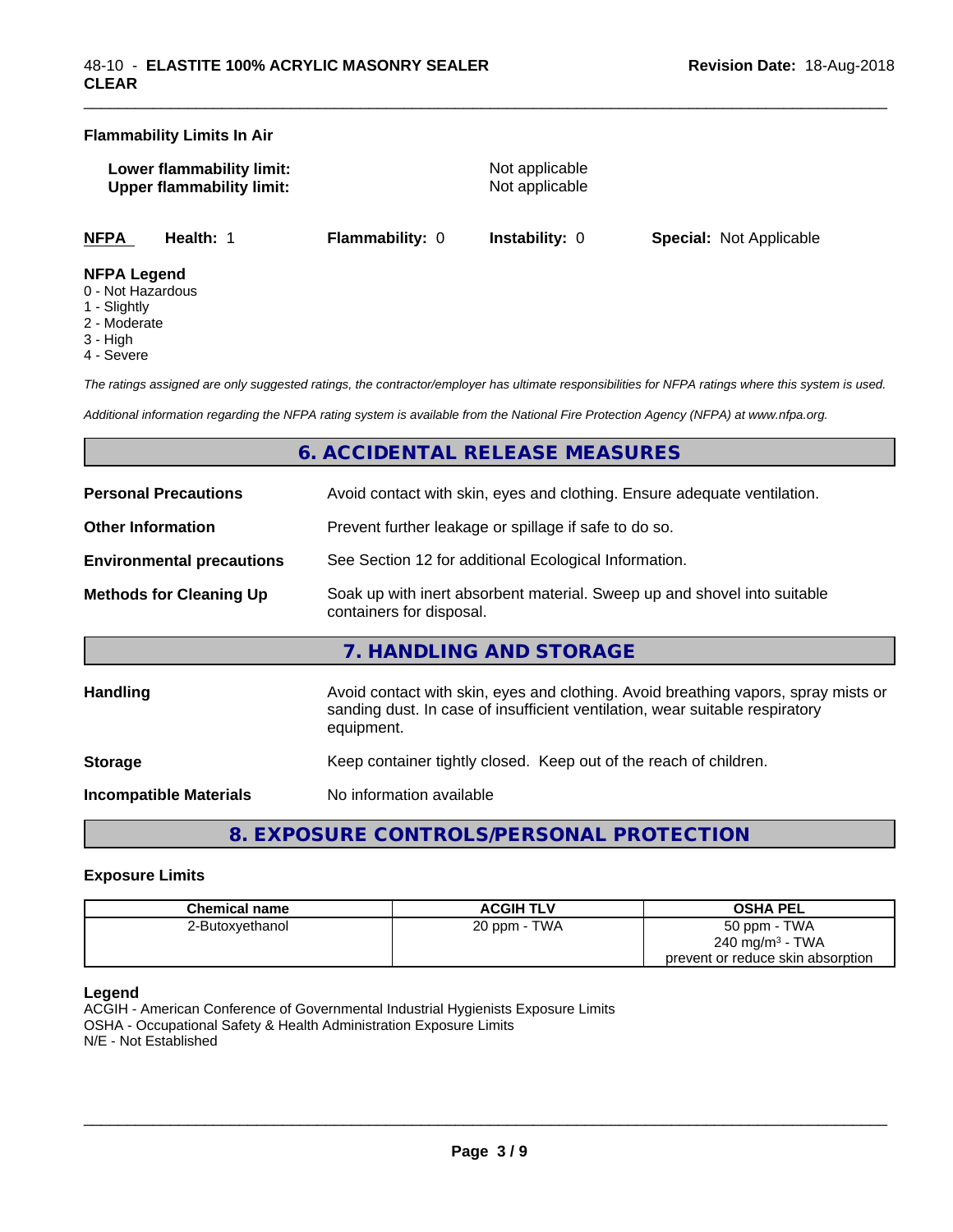| <b>Engineering Measures</b>                                                                                                   | Ensure adequate ventilation, especially in confined areas.                                                                                                  |  |  |
|-------------------------------------------------------------------------------------------------------------------------------|-------------------------------------------------------------------------------------------------------------------------------------------------------------|--|--|
| <b>Personal Protective Equipment</b><br><b>Eye/Face Protection</b><br><b>Skin Protection</b><br><b>Respiratory Protection</b> | Safety glasses with side-shields.<br>Protective gloves and impervious clothing.<br>In case of insufficient ventilation wear suitable respiratory equipment. |  |  |
| <b>Hygiene Measures</b>                                                                                                       | Avoid contact with skin, eyes and clothing. Remove and wash contaminated<br>clothing before re-use. Wash thoroughly after handling.                         |  |  |

# **9. PHYSICAL AND CHEMICAL PROPERTIES**

| Appearance                           | liquid                   |
|--------------------------------------|--------------------------|
| Odor                                 | little or no odor        |
| <b>Odor Threshold</b>                | No information available |
| Density (Ibs/gal)                    | $8.45 - 8.55$            |
| <b>Specific Gravity</b>              | $1.01 - 1.03$            |
| рH                                   | No information available |
| <b>Viscosity (cps)</b>               | No information available |
| Solubility(ies)                      | No information available |
| <b>Water solubility</b>              | No information available |
| <b>Evaporation Rate</b>              | No information available |
| Vapor pressure @20 °C (kPa)          | No information available |
| Vapor density                        | No information available |
| Wt. % Solids                         | $20 - 30$                |
| <b>Vol. % Solids</b>                 | $15 - 25$                |
| Wt. % Volatiles                      | $70 - 80$                |
| Vol. % Volatiles                     | 75 - 85                  |
| <b>VOC Regulatory Limit (g/L)</b>    | $<$ 400                  |
| <b>Boiling Point (°F)</b>            | 212                      |
| <b>Boiling Point (°C)</b>            | 100                      |
| <b>Freezing Point (°F)</b>           | 32                       |
| <b>Freezing Point (°C)</b>           | 0                        |
| Flash Point (°F)                     | Not applicable           |
| Flash Point (°C)                     | Not applicable           |
| <b>Method</b>                        | Not applicable           |
| <b>Flammability (solid, gas)</b>     | Not applicable           |
| <b>Upper flammability limit:</b>     | Not applicable           |
| Lower flammability limit:            | Not applicable           |
| <b>Autoignition Temperature (°F)</b> | No information available |
| <b>Autoignition Temperature (°C)</b> | No information available |
| Decomposition Temperature (°F)       | No information available |
| Decomposition Temperature (°C)       | No information available |
| <b>Partition coefficient</b>         | No information available |

\_\_\_\_\_\_\_\_\_\_\_\_\_\_\_\_\_\_\_\_\_\_\_\_\_\_\_\_\_\_\_\_\_\_\_\_\_\_\_\_\_\_\_\_\_\_\_\_\_\_\_\_\_\_\_\_\_\_\_\_\_\_\_\_\_\_\_\_\_\_\_\_\_\_\_\_\_\_\_\_\_\_\_\_\_\_\_\_\_\_\_\_\_

# **10. STABILITY AND REACTIVITY**

**Reactivity** Not Applicable

**Chemical Stability Stable under normal conditions.** 

**Conditions to avoid Conditions to avoid Prevent from freezing.**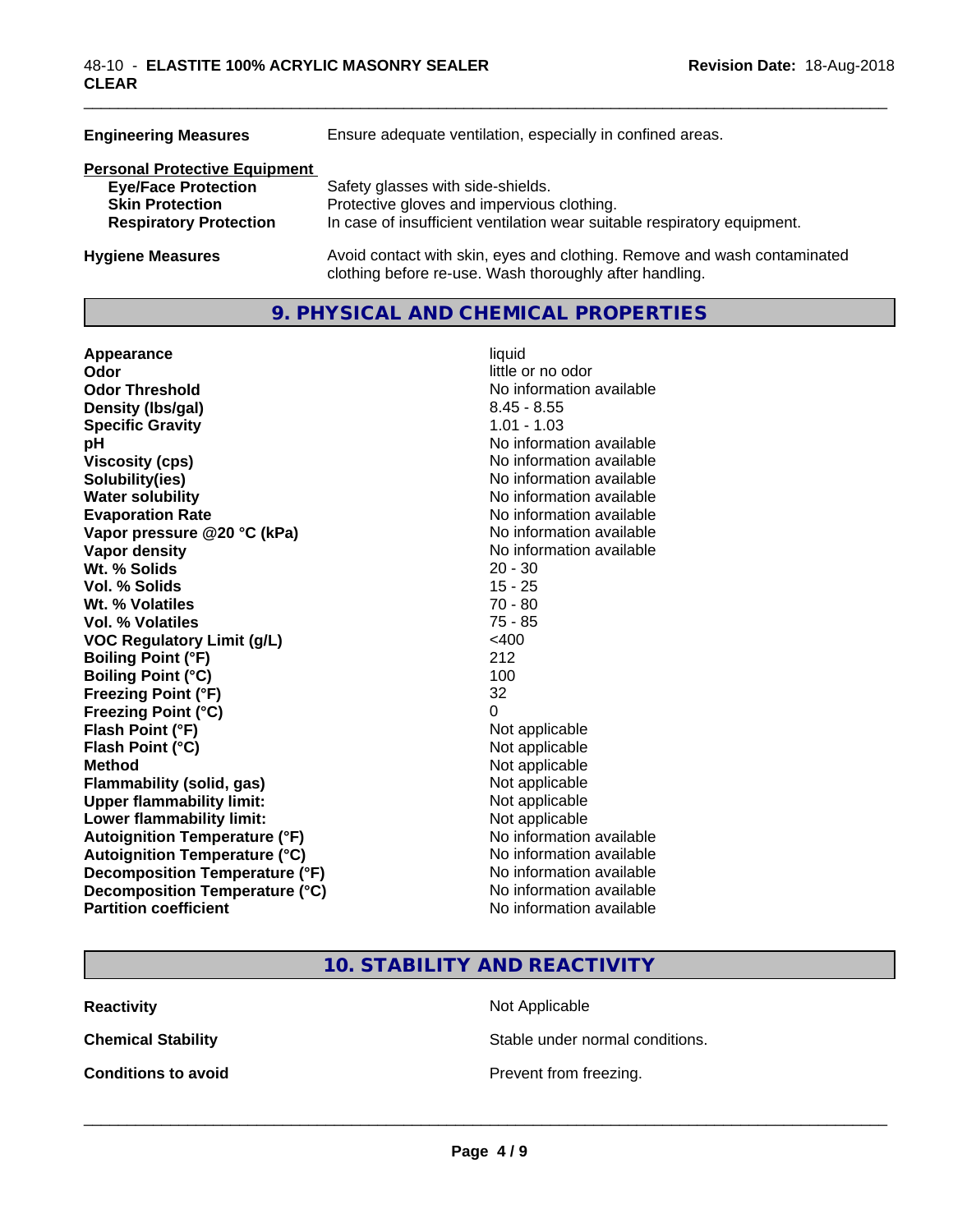| <b>Incompatible Materials</b>                            | No materials to be especially mentioned.                                                                        |
|----------------------------------------------------------|-----------------------------------------------------------------------------------------------------------------|
| <b>Hazardous Decomposition Products</b>                  | None under normal use.                                                                                          |
| Possibility of hazardous reactions                       | None under normal conditions of use.                                                                            |
|                                                          | 11. TOXICOLOGICAL INFORMATION                                                                                   |
| <b>Product Information</b>                               |                                                                                                                 |
| Information on likely routes of exposure                 |                                                                                                                 |
| <b>Principal Routes of Exposure</b>                      | Eye contact, skin contact and inhalation.                                                                       |
| <b>Acute Toxicity</b>                                    |                                                                                                                 |
| <b>Product Information</b>                               | No information available                                                                                        |
|                                                          | Symptoms related to the physical, chemical and toxicological characteristics                                    |
| <b>Symptoms</b>                                          | No information available                                                                                        |
|                                                          | Delayed and immediate effects as well as chronic effects from short and long-term exposure                      |
| Eye contact                                              | May cause slight irritation.                                                                                    |
| <b>Skin contact</b>                                      | Substance may cause slight skin irritation. Prolonged or repeated contact may dry<br>skin and cause irritation. |
| <b>Inhalation</b>                                        | May cause irritation of respiratory tract.                                                                      |
| Ingestion                                                | Ingestion may cause gastrointestinal irritation, nausea, vomiting and diarrhea.                                 |
| <b>Sensitization</b>                                     | No information available                                                                                        |
| <b>Neurological Effects</b>                              | No information available.                                                                                       |
| <b>Mutagenic Effects</b>                                 | No information available.                                                                                       |
| <b>Reproductive Effects</b>                              | No information available.                                                                                       |
| <b>Developmental Effects</b>                             | No information available.                                                                                       |
| <b>Target organ effects</b>                              | No information available.                                                                                       |
| <b>STOT - single exposure</b>                            | No information available.                                                                                       |
| <b>STOT - repeated exposure</b>                          | No information available.                                                                                       |
| <b>Other adverse effects</b><br><b>Aspiration Hazard</b> | No information available.<br>No information available                                                           |
| <b>Numerical measures of toxicity</b>                    |                                                                                                                 |
|                                                          | The following values are calculated based on chapter 3.1 of the GHS document                                    |
| <b>ATEmix (oral)</b>                                     | 9210 mg/kg                                                                                                      |
| <b>ATEmix (dermal)</b>                                   | 20044 mg/kg                                                                                                     |
| $ATEmiv$ (inhelation duct/mict) $.22 \text{ mol}$        |                                                                                                                 |

\_\_\_\_\_\_\_\_\_\_\_\_\_\_\_\_\_\_\_\_\_\_\_\_\_\_\_\_\_\_\_\_\_\_\_\_\_\_\_\_\_\_\_\_\_\_\_\_\_\_\_\_\_\_\_\_\_\_\_\_\_\_\_\_\_\_\_\_\_\_\_\_\_\_\_\_\_\_\_\_\_\_\_\_\_\_\_\_\_\_\_\_\_

**ATEmix (inhalation-dust/mist)** 223 mg/L **ATEmix** (inhalation-vapor)

# **Component Information**

2-Butoxyethanol LD50 Oral: 470 mg/kg (Rat) LD50 Dermal: 220 mg/kg (Rabbit)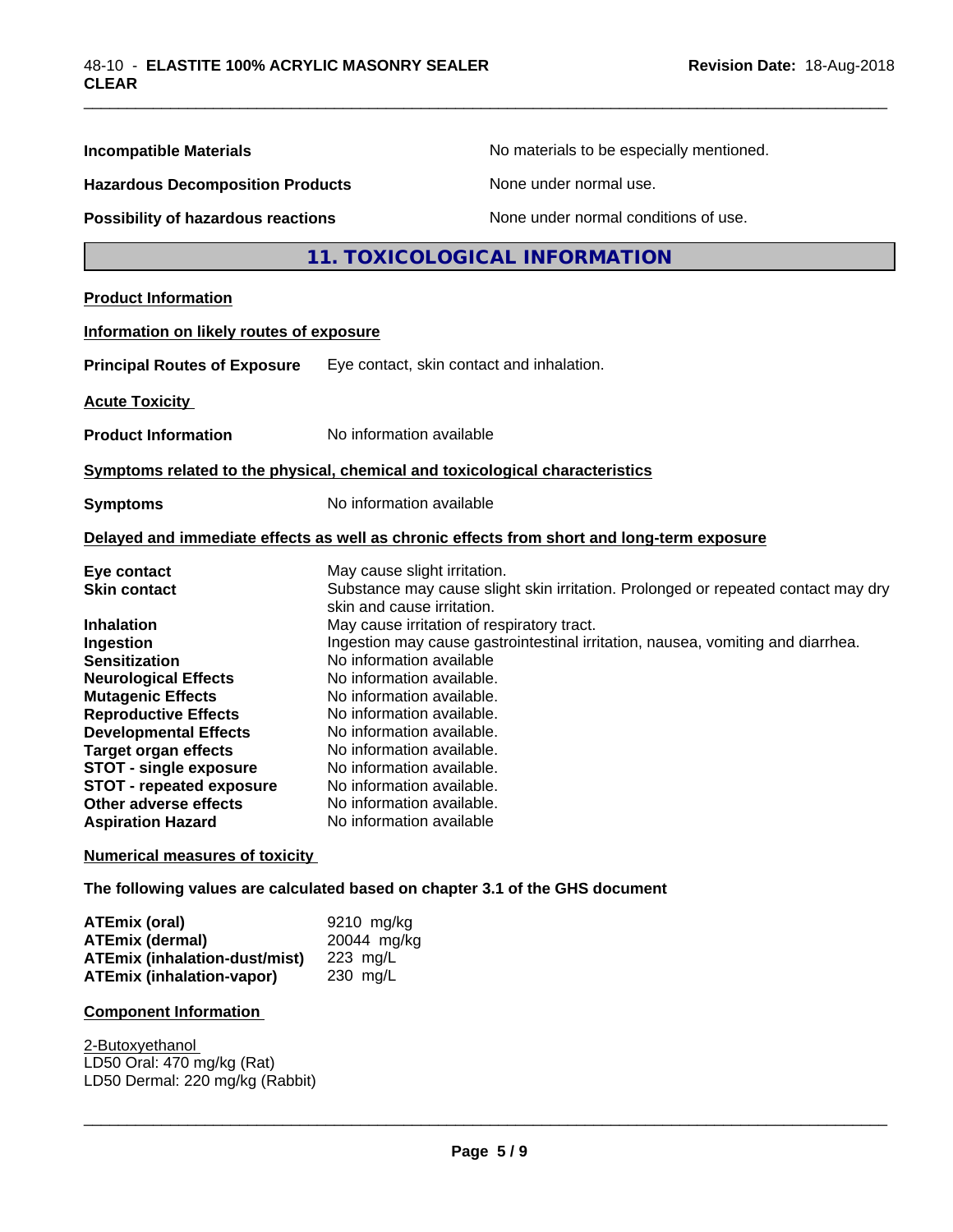LC50 Inhalation (Vapor): 450 ppm (Rat, 4 hr.) Propylene glycol LD50 Oral: 20000 mg/kg (Rat) LD50 Dermal: 20800 mg/kg (Rabbit)

#### **Carcinogenicity**

*There are no known carcinogenic chemicals in this product above reportable levels.*

**12. ECOLOGICAL INFORMATION**

\_\_\_\_\_\_\_\_\_\_\_\_\_\_\_\_\_\_\_\_\_\_\_\_\_\_\_\_\_\_\_\_\_\_\_\_\_\_\_\_\_\_\_\_\_\_\_\_\_\_\_\_\_\_\_\_\_\_\_\_\_\_\_\_\_\_\_\_\_\_\_\_\_\_\_\_\_\_\_\_\_\_\_\_\_\_\_\_\_\_\_\_\_

### **Ecotoxicity Effects**

The environmental impact of this product has not been fully investigated.

#### **Product Information**

### **Acute Toxicity to Fish**

No information available

#### **Acute Toxicity to Aquatic Invertebrates**

No information available

#### **Acute Toxicity to Aquatic Plants**

No information available

#### **Persistence / Degradability**

No information available.

#### **Bioaccumulation**

No information available.

#### **Mobility in Environmental Media**

No information available.

#### **Ozone**

No information available

#### **Component Information**

#### **Acute Toxicity to Fish**

2-Butoxyethanol LC50: 1490 mg/L (Bluegill sunfish - 96 hr.) Propylene glycol LC50: 710 mg/L (Fathead Minnow - 96 hr.)

#### **Acute Toxicity to Aquatic Invertebrates**

Propylene glycol EC50: > 10000 mg/L (Daphnia magna - 24 hr.)

#### **Acute Toxicity to Aquatic Plants**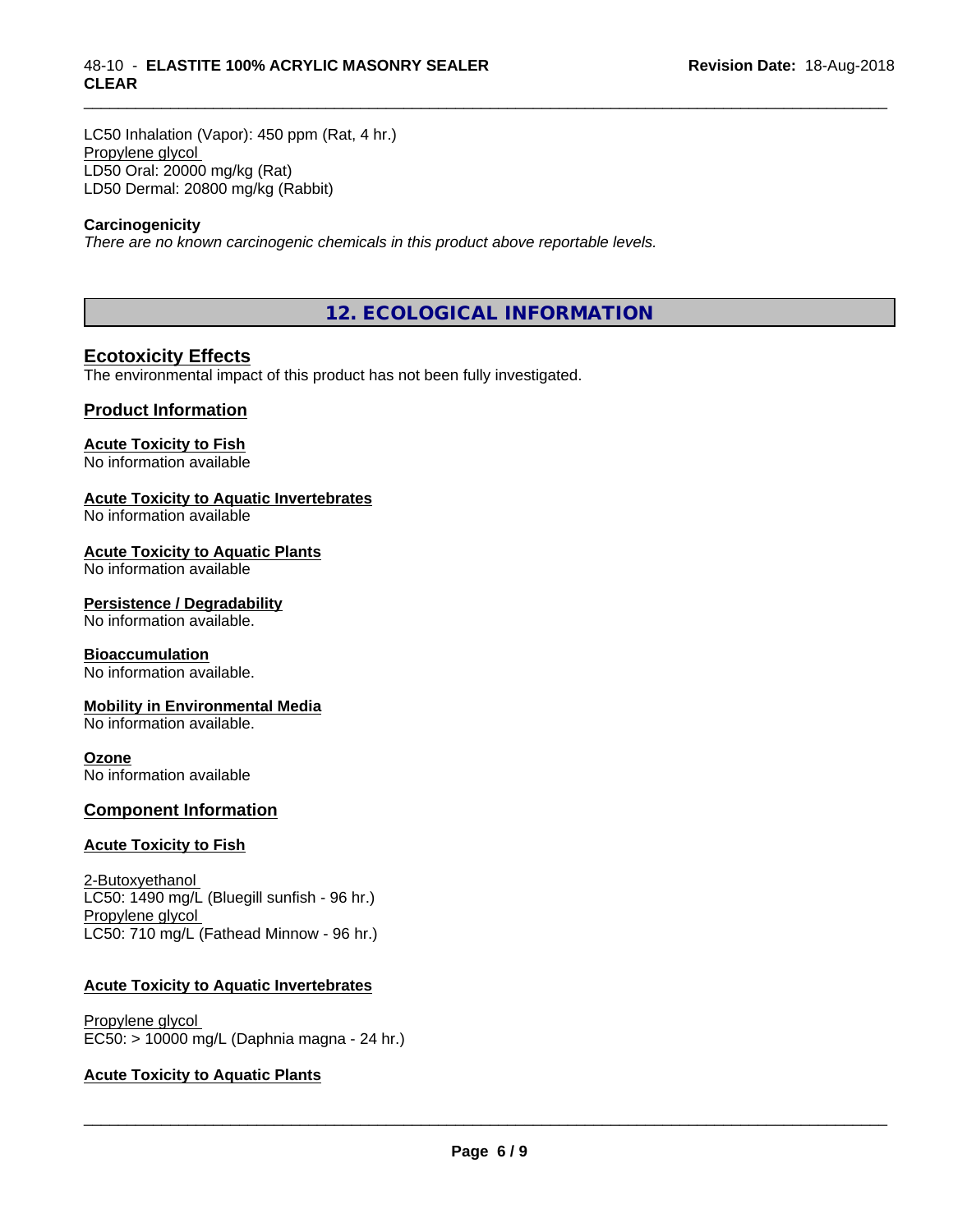#### No information available

|                              | 13. DISPOSAL CONSIDERATIONS                                                                                                                                                                                               |
|------------------------------|---------------------------------------------------------------------------------------------------------------------------------------------------------------------------------------------------------------------------|
| <b>Waste Disposal Method</b> | Dispose of in accordance with federal, state, and local regulations. Local<br>requirements may vary, consult your sanitation department or state-designated<br>environmental protection agency for more disposal options. |
|                              | 14. TRANSPORT INFORMATION                                                                                                                                                                                                 |
| <b>DOT</b>                   | Not regulated                                                                                                                                                                                                             |
| <b>ICAO/IATA</b>             | Not regulated                                                                                                                                                                                                             |
| <b>IMDG/IMO</b>              | Not regulated                                                                                                                                                                                                             |
|                              | <b>15. REGULATORY INFORMATION</b>                                                                                                                                                                                         |

\_\_\_\_\_\_\_\_\_\_\_\_\_\_\_\_\_\_\_\_\_\_\_\_\_\_\_\_\_\_\_\_\_\_\_\_\_\_\_\_\_\_\_\_\_\_\_\_\_\_\_\_\_\_\_\_\_\_\_\_\_\_\_\_\_\_\_\_\_\_\_\_\_\_\_\_\_\_\_\_\_\_\_\_\_\_\_\_\_\_\_\_\_

## **International Inventories**

| <b>TSCA: United States</b> | Yes - All components are listed or exempt. |
|----------------------------|--------------------------------------------|
| DSL: Canada                | Yes - All components are listed or exempt. |

### **Federal Regulations**

| Nο |  |
|----|--|
| Nο |  |
| Nο |  |
| No |  |
| No |  |
|    |  |

#### **SARA 313**

Section 313 of Title III of the Superfund Amendments and Reauthorization Act of 1986 (SARA). This product contains a chemical or chemicals which are subject to the reporting requirements of the Act and Title 40 of the Code of Federal Regulations, Part 372:

| <b>Chemical name</b>              | <b>CAS No.</b> | Weight-% | <b>CERCLA/SARA 313</b><br>(de minimis concentration) |
|-----------------------------------|----------------|----------|------------------------------------------------------|
| 2-Butoxyethanol                   | 111-76-2       |          |                                                      |
| Diethylene glycol monoethyl ether | 111-90-0       |          | .0                                                   |

### **Clean Air Act,Section 112 Hazardous Air Pollutants (HAPs) (see 40 CFR 61)**

This product contains the following HAPs:

*None*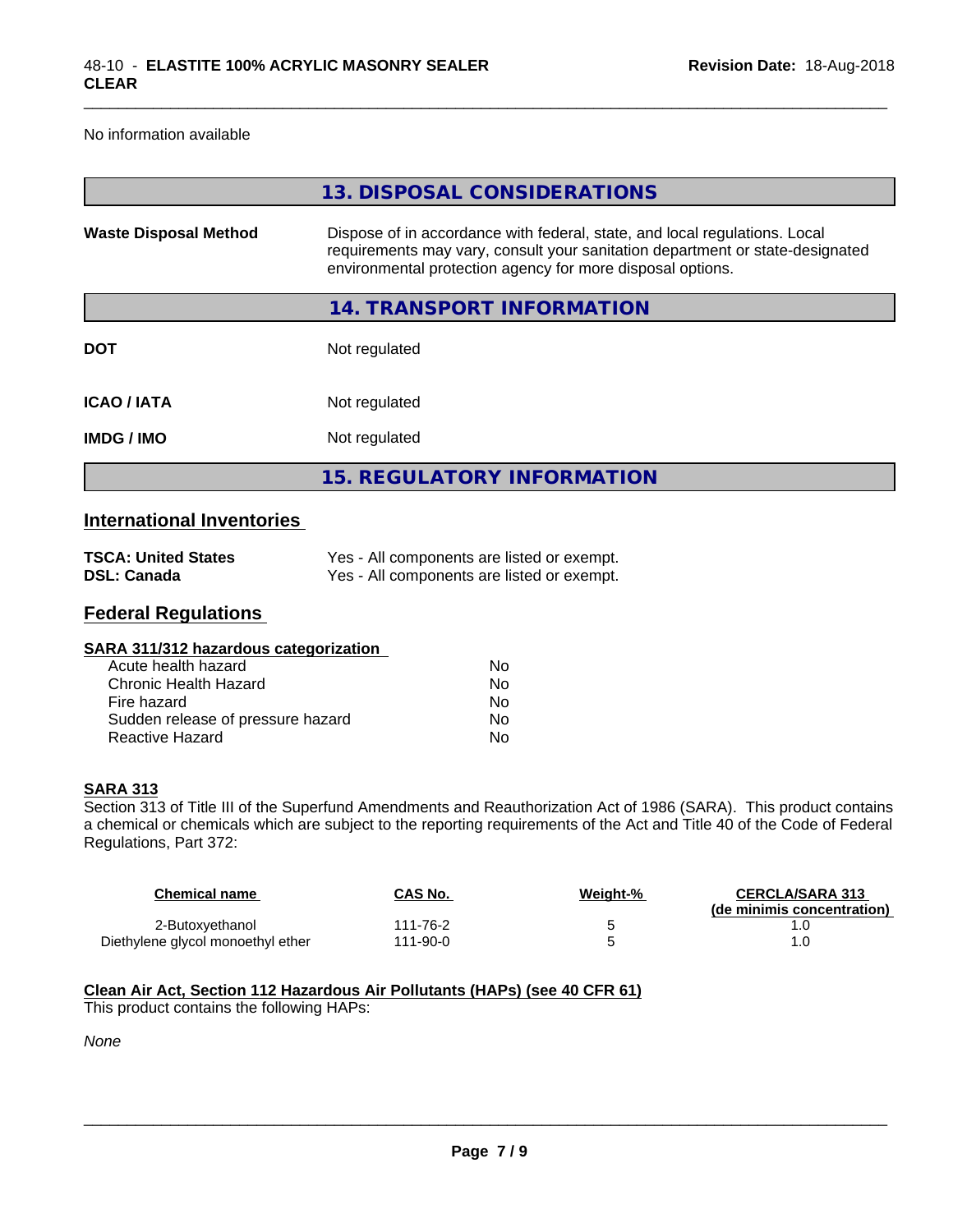# **US State Regulations**

#### **California Proposition 65**

**AVIMARNING:** Cancer and Reproductive Harm– www.P65warnings.ca.gov

#### **State Right-to-Know**

| <b>Chemical name</b>                        | <b>Massachusetts</b> | . Jersev<br>New | Pennsylvania |
|---------------------------------------------|----------------------|-----------------|--------------|
| ?-Butoxvethanol<br><u>.</u>                 |                      |                 |              |
| ether<br>∘ alvcol monoeth∨l ∈<br>Diethylene |                      |                 |              |

\_\_\_\_\_\_\_\_\_\_\_\_\_\_\_\_\_\_\_\_\_\_\_\_\_\_\_\_\_\_\_\_\_\_\_\_\_\_\_\_\_\_\_\_\_\_\_\_\_\_\_\_\_\_\_\_\_\_\_\_\_\_\_\_\_\_\_\_\_\_\_\_\_\_\_\_\_\_\_\_\_\_\_\_\_\_\_\_\_\_\_\_\_

#### **Legend**

X - Listed

|                    | 16. OTHER INFORMATION |                        |                             |  |  |  |  |
|--------------------|-----------------------|------------------------|-----------------------------|--|--|--|--|
| $HMIS -$           | Health: 1             | <b>Flammability: 0</b> | <b>Reactivity: 0 PPE: -</b> |  |  |  |  |
| <b>HMIS Legend</b> |                       |                        |                             |  |  |  |  |

#### 0 - Minimal Hazard

- 1 Slight Hazard
- 2 Moderate Hazard
- 3 Serious Hazard
- 4 Severe Hazard
- \* Chronic Hazard

X - Consult your supervisor or S.O.P. for "Special" handling instructions.

*Note: The PPE rating has intentionally been left blank. Choose appropriate PPE that will protect employees from the hazards the material will present under the actual normal conditions of use.*

*Caution: HMISÒ ratings are based on a 0-4 rating scale, with 0 representing minimal hazards or risks, and 4 representing significant hazards or risks. Although HMISÒ ratings are not required on MSDSs under 29 CFR 1910.1200, the preparer, has chosen to provide them. HMISÒ ratings are to be used only in conjunction with a fully implemented HMISÒ program by workers who have received appropriate HMISÒ training. HMISÒ is a registered trade and service mark of the NPCA. HMISÒ materials may be purchased exclusively from J. J. Keller (800) 327-6868.*

 **WARNING!** If you scrape, sand, or remove old paint, you may release lead dust. LEAD IS TOXIC. EXPOSURE TO LEAD DUST CAN CAUSE SERIOUS ILLNESS, SUCH AS BRAIN DAMAGE, ESPECIALLY IN CHILDREN. PREGNANT WOMEN SHOULD ALSO AVOID EXPOSURE.Wear a NIOSH approved respirator to control lead exposure. Clean up carefully with a HEPA vacuum and a wet mop. Before you start, find out how to protect yourself and your family by contacting the National Lead Information Hotline at 1-800-424-LEAD or log on to www.epa.gov/lead.

| <b>Prepared By</b>      | <b>Product Stewardship Department</b><br>Benjamin Moore & Co.<br>101 Paragon Drive<br>Montvale, NJ 07645<br>800-225-5554 |
|-------------------------|--------------------------------------------------------------------------------------------------------------------------|
| <b>Revision Date:</b>   | 18-Aug-2018                                                                                                              |
| <b>Revision Summary</b> | Not available                                                                                                            |